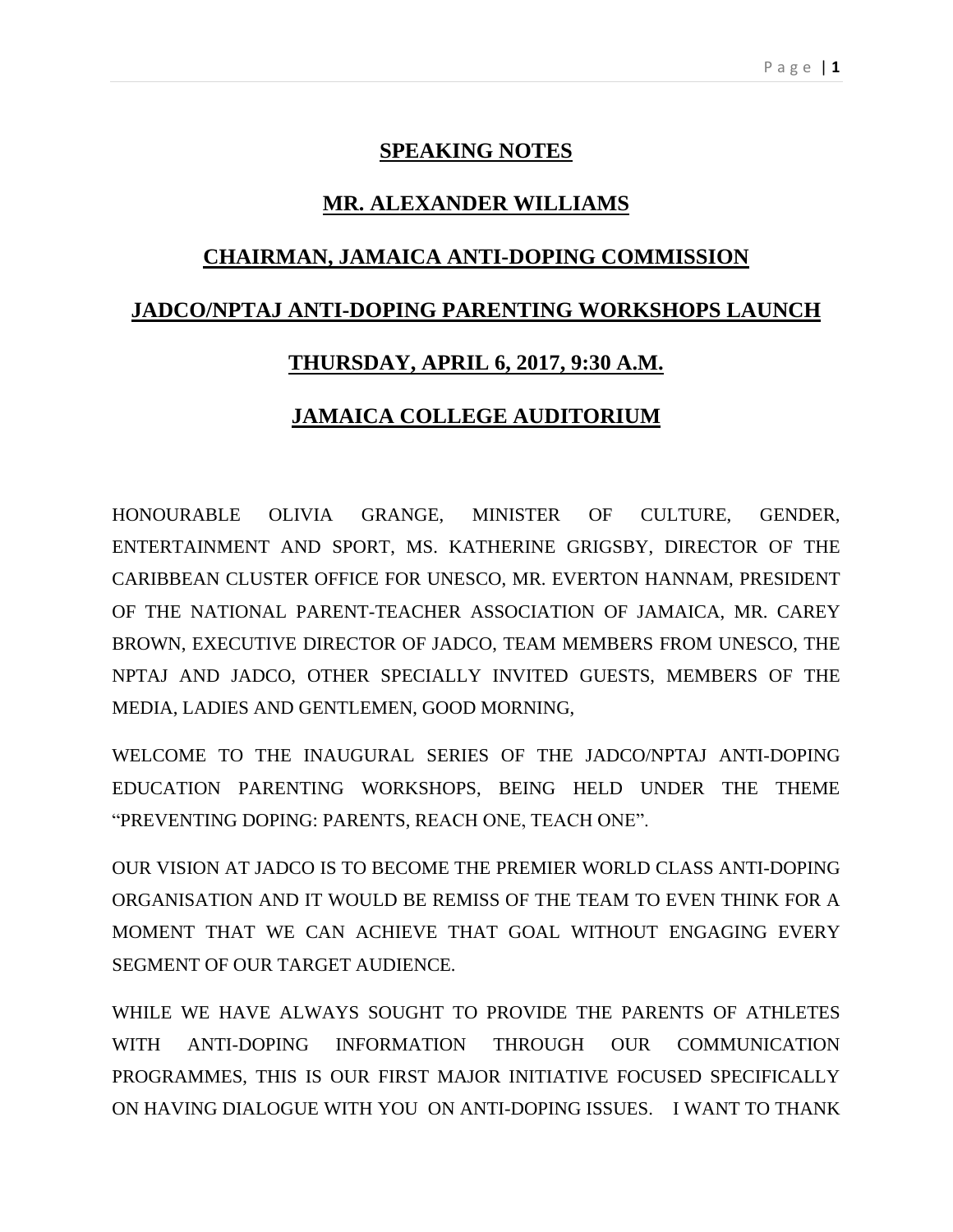THE UNITED NATIONS EDUCATIONAL, SCIENTIFIC AND CULTURAL ORGANIZATION (UNESCO) FOR FUNDING THE PROJECT AND THE NATIONAL PARENT-TEACHER ASSOCIATION OF JAMAICA (NPTAJ), FOR WORKING WITH US TO MAKE IT A REALITY.

THERE IS NO DOUBT THAT, AS THE FIRST POINT OF CONTACT FOR OUR CHILDREN, PARENTS PLAY AN IMPORTANT ROLE IN THEIR DEVELOPMENT. AS PARENTS AND GUARDIANS, IT CAN BE DIFFICULT TO FULLY GUIDE YOUR CHILDREN ON MATTERS OF ANTI-DOPING IF YOU ARE NOT AWARE OF WHAT IS INVOLVED IN THE PROCESS AND THE RESPONSIBILITY THAT IS PLACED ON THEM IN ORDER TO BE SUCCESSFUL.

SPORT HAS NOW BECOME BIG BUSINESS, WITH THE POTENTIAL TO CHANGE LIVES AND TRANSFORM SOCIETIES. HOWEVER, ON THE FLIP SIDE, IF OUR ATHLETES AND OTHER MEMBERS OF THEIR TEAM DO NOT MAKE THE RIGHT DECISIONS REGARDING THEIR PARTICIPATION IN SPORT, IT CAN BE COSTLY. VIOLATING ANTI-DOPING RULES AND MAKING DECISIONS WHICH ARE CONTRARY TO THE VALUES ASSOCIATED WITH FAIR PLAY IN SPORT CAN LEAD TO LOSS OF INCOME, REPUTATION AND A HOST OF OTHER NEGATIVE CONSEQUENCES.

THEREFORE, IT IS NOT ONLY SENSIBLE BUT EXTREMELY IMPORTANT THAT, EVEN WHILE WE SEEK TO EDUCATE OUR ATHLETES AT ALL LEVELS, WE MAINTAIN A RELATIONSHIP WITH YOU THE PARENTS AND OTHER MEMBERS OF THEIR SUPPORT TEAM SO THAT WE CAN PROVIDE YOU WITH THE TOOLS TO ASSIST IN THEIR DEVELOPMENT.

IGNORANCE IS NO EXCUSE FOR BREAKING THE RULES AND SO WE ENCOURAGE YOU TO TAKE ADVANTAGE OF THE OPPORTUNITIES TO GAIN KNOWLEDGE AND TO USE IT WISELY.